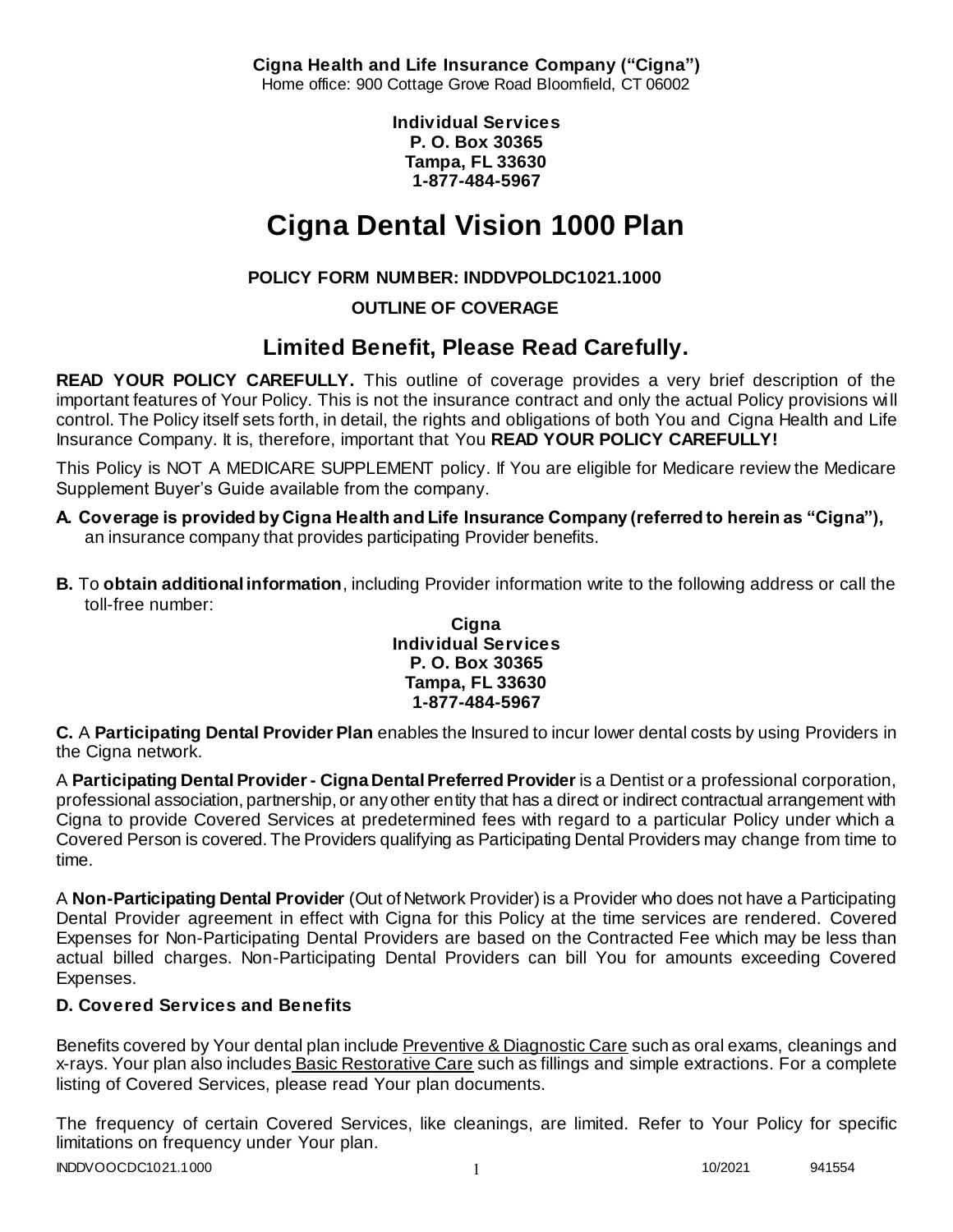### **Benefit Schedule**

The benefits outlined in the table below show the payment percentages for Covere d Expenses **AFTER** any applicable Deductibles have been satisfied unless otherwise stated.

# **CIGNA DENTAL AND VISION INSURANCE** *The Schedule*

#### **For You and Your Dependents**

#### **The Schedule – Dental Benefits**

If You select a Participating Dental Provider, Your cost will be less than if You select a Non-Participating Dental Provider.

#### **Emergency Services**

The Benefit Percentage payable for Emergency Services charges made by a Non-Participating Dental Provider is the same Benefit Percentage as for Participating Dental Provider Charges. Dental Emergency services are required immediately to either alleviate pain or to treat the sudden onset of an acute dental condition. These are usually minor procedures performed in response to serious symptoms, which temporarily relieve significant pain, but do not effect a definitive cure, and which, if not rendered, will likely result in a more serious dental or medical complication.

#### **Dental Deductibles**

Dental Deductibles are expenses to be paid by You or Your Dependent. Dental Deductibles are in addition to any Coinsurance. Once the Dental Deductible maximum in The Schedule has been reached You and Your family need not satisfy any further dental deductible for the rest of that year.

#### **Participating Dental Provider Payment**

Participating Dental Provider services are paid based on the Contracted Fee agreed upon by the Provider and Cigna.

#### **Non-Participating Dental Provider Payment**

Non-Participating Dental Provider services are paid based on the Contracted Fee.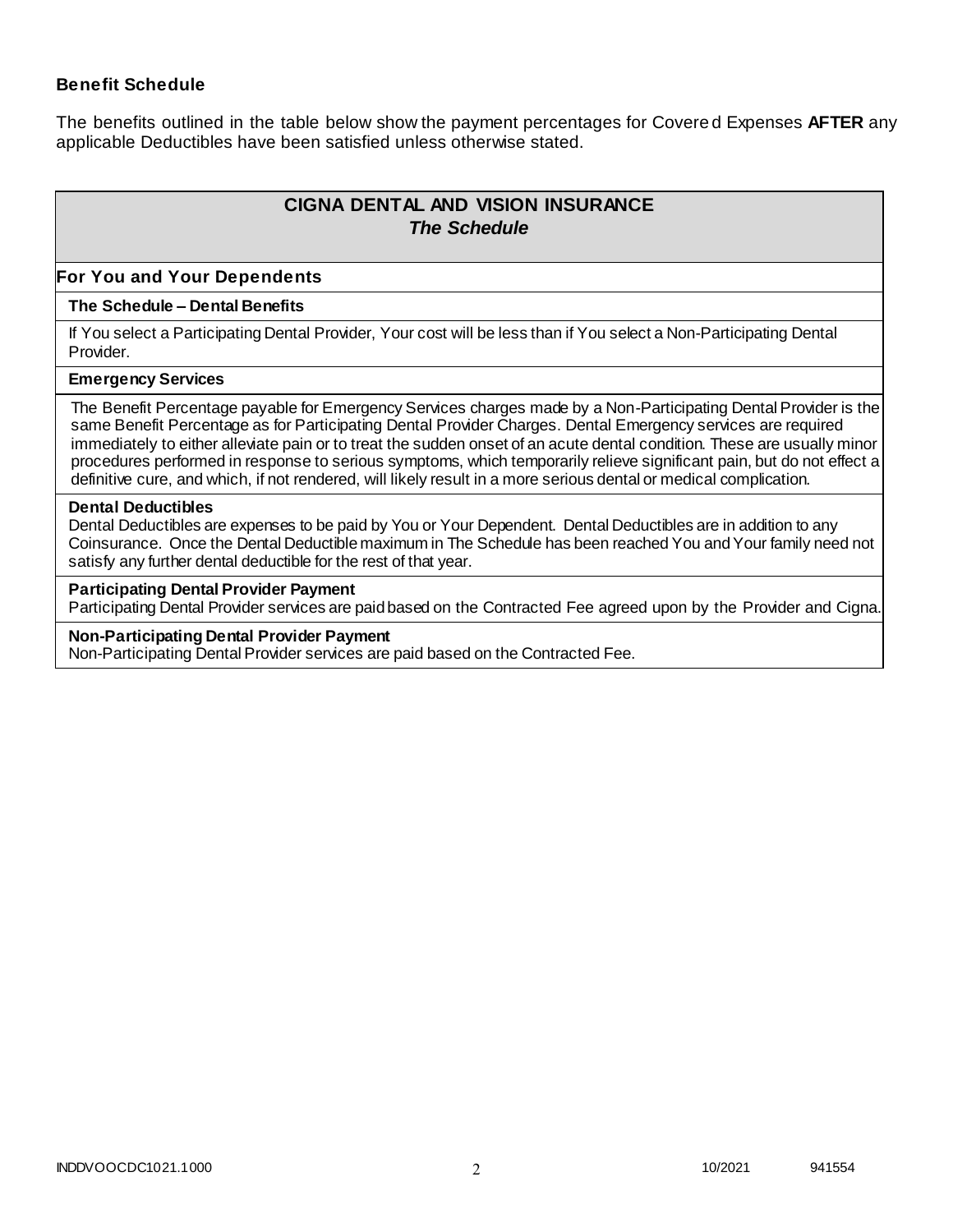| <b>DENTAL BENEFIT HIGHLIGHTS</b>                                                                                                                              |                                                  |
|---------------------------------------------------------------------------------------------------------------------------------------------------------------|--------------------------------------------------|
| Classes I, II<br><b>Calendar Year Maximum</b>                                                                                                                 | \$1,000 per person                               |
| <b>Calendar Year Dental Deductible</b><br>Individual                                                                                                          | \$50 per person                                  |
|                                                                                                                                                               | Not Applicable to Class I                        |
| <b>Family Maximum</b>                                                                                                                                         | \$150 per family                                 |
|                                                                                                                                                               | Not Applicable to Class I                        |
| <b>Class I</b>                                                                                                                                                | The Percentage of Covered Expenses the Plan Pays |
| Preventive Care<br>Oral Exams<br>Routine Cleanings<br>Routine X-rays<br><b>Fluoride Application</b><br><b>Sealants</b><br>Space Maintainers (non-orthodontic) | 100%                                             |
| <b>Class II</b>                                                                                                                                               | The Percentage of Covered Expenses the Plan Pays |
| <b>Basic Restorative</b><br>Fillings<br>Oral Surgery, Simple Extractions<br>Emergency Care to Relieve Pain<br>Non-Routine X-rays                              | 70% after dental deductible                      |

| The Schedule - Vision Benefits                                                                  |                                                                                         |
|-------------------------------------------------------------------------------------------------|-----------------------------------------------------------------------------------------|
| <b>VISION BENEFIT HIGHLIGHTS,</b>                                                               |                                                                                         |
| Eye Examinations, including refraction                                                          | The plan pays 30% of expenses, not to exceed a \$50 calendar<br>year maximum per person |
| Materials (corrective eyeglasses or contact<br>lenses, including fittings and follow-up visits) | \$100 calendar year maximum per person                                                  |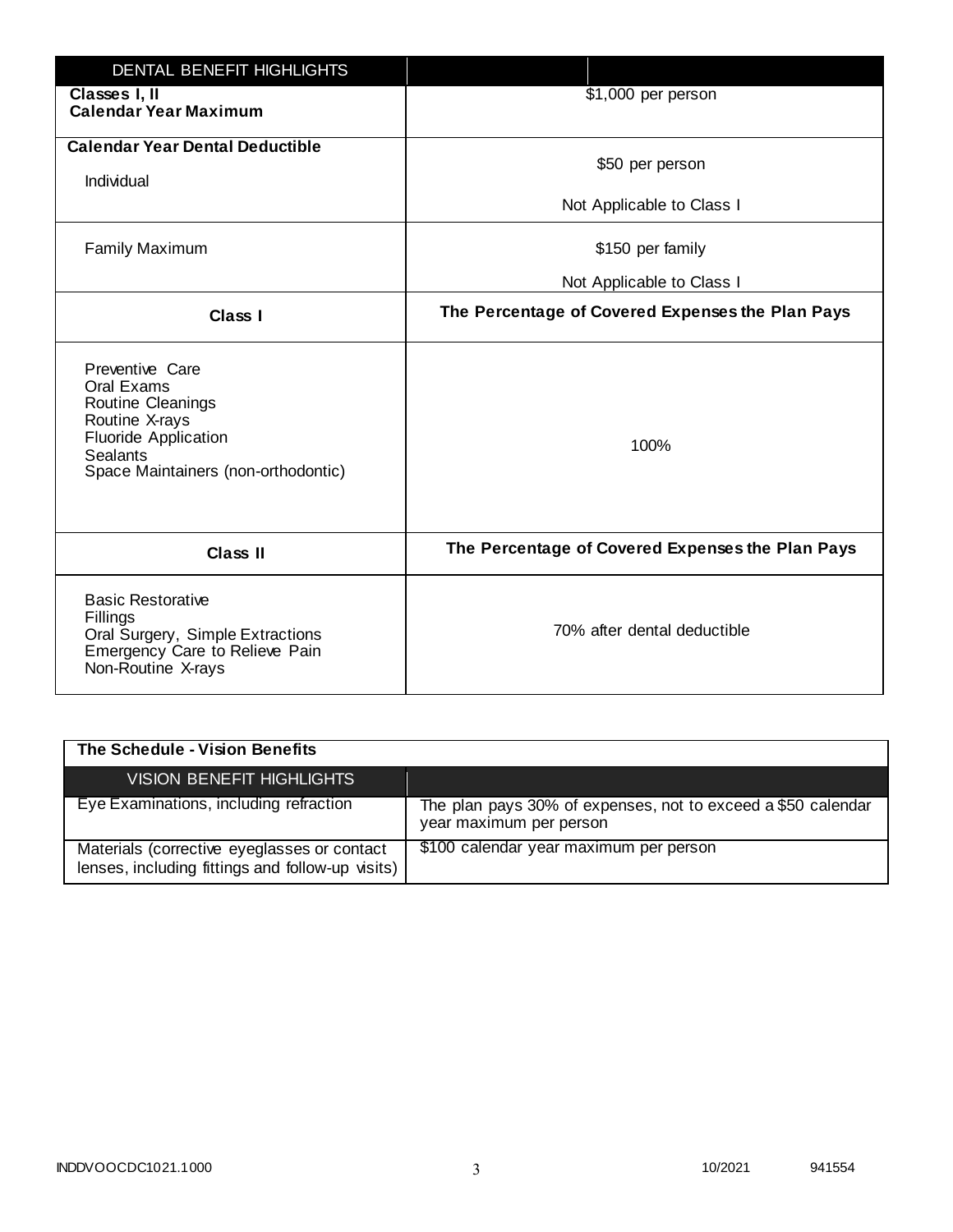# **Waiting Periods**

There is no waiting period for Class I or II dental benefits or for vision benefits.

# **Missing Teeth Limitation**

There is no payment for replacement of teeth that are missing when a person first becomes insured.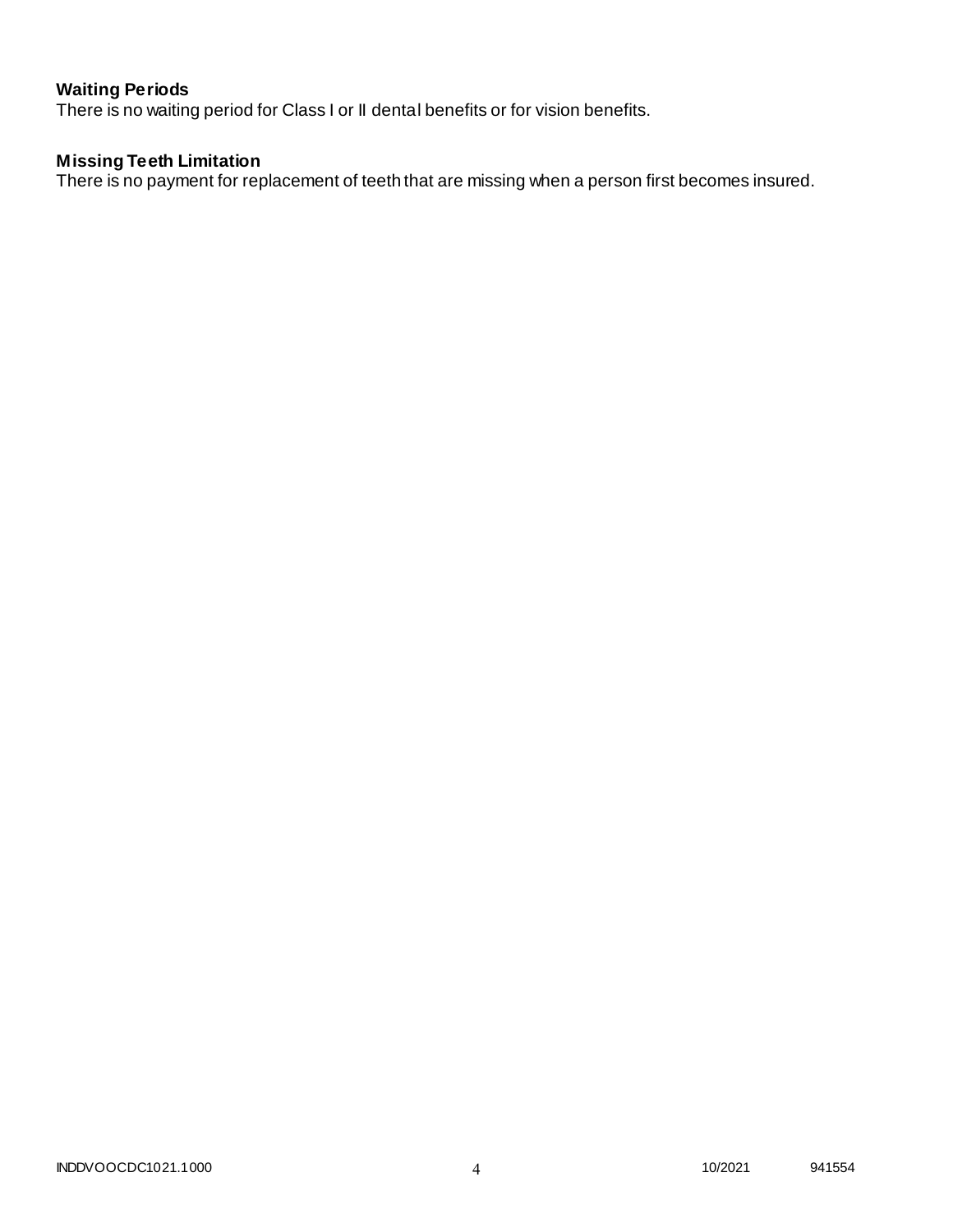# **E. Insured's Financial Responsibility**

The Insured is responsible for paying the monthly or quarterly premium on a timely basis. The Insured is also responsible to pay Providers for charges that are applied to the Deductibles, Coinsurance, and any amounts charged by Non-Participating Dental Providers in excess of the Contracted Fee. In addition, any charges for Medically Necessary and/or Dentally Necessary items that are excluded under the Policy are the responsibility of the Insured.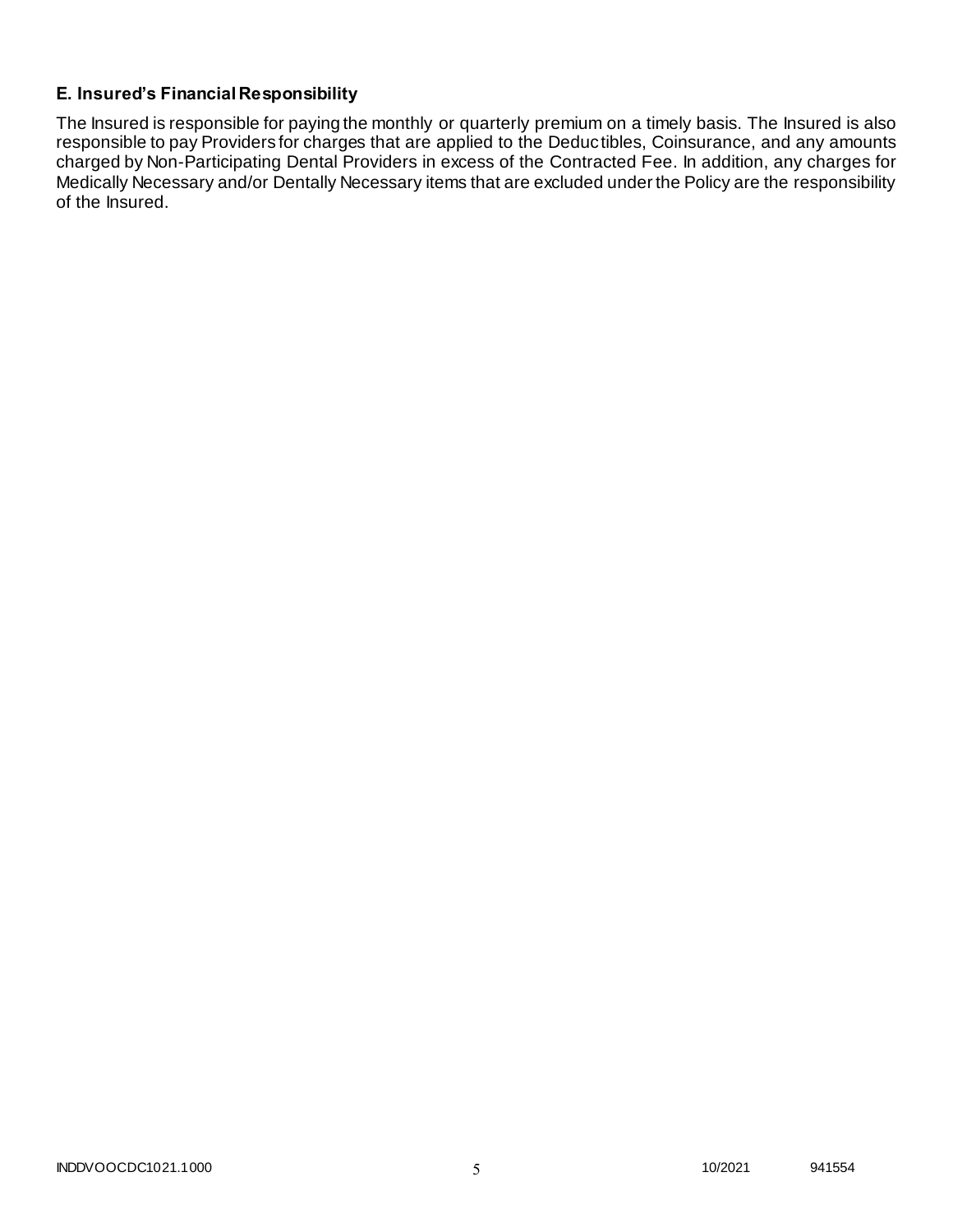# **F. Exclusions And Limitations: What Is Not Covered By This Policy**

# **Expenses Not Covered**

Covered Expenses will not include, and no payment will be made for:

- procedures which are not included in the list of Covered Dental Services or Covered Vision Services;
- cone beam imaging;
- instruction for plaque control, oral hygiene and diet;
- core build-ups;
- veneers;
- precious or semi-precious metals for crowns, bridges and abutments;
- restoration of teeth which have been damaged by erosion, attrition or abrasion;
- bite registrations; precision or semi-precision attachments; or splinting;
- implants or implant related services;
- orthodontic treatment, except for the treatment of cleft lip and cleft palate;
- general anesthesia or intravenous sedation, when used for the purposes of anxiety control or patient management is not covered; may be considered only when medically or dentally necessary and when in conjunction with covered complex oral surgery;
- athletic mouth guards;
- services performed solely for cosmetic reasons;
- personalization or decoration of any dental device or dental work;
- replacement of an appliance per benefit quidelines;
- services that are deemed to be medical in nature;
- services and supplies received from a hospital;
- prescription drugs;
- plano lenses;
- VDT (video display terminal)/computer eyeglass benefit;
- medical or surgical treatment of the eyes;
- any type of corrective vision surgery, including LASIK surgery, radial ketatonomy (RK), automated lamellar keratoplasty (ALK), or conductive keratoplasty (CK);
- Orthoptic or vision training and any associated supplemental testing;
- any eye examination, or any corrective eyewear, required by an employer as a condition of employment;
- safety eyewear;
- sub-normal vision aids or non-prescription lenses; or
- Magnification or low vision aids not shown as covered in the Schedule of Vision Coverage.

# **General Limitations**

No payment will be made for expenses incurred for You or any one of Your Dependents:

- For services not specifically listed as Covered Services in this Policy;
- For services or supplies that are not Medically Necessary;
- For services received before the Effective Date of coverage;
- For services received after coverage under this Policy ends;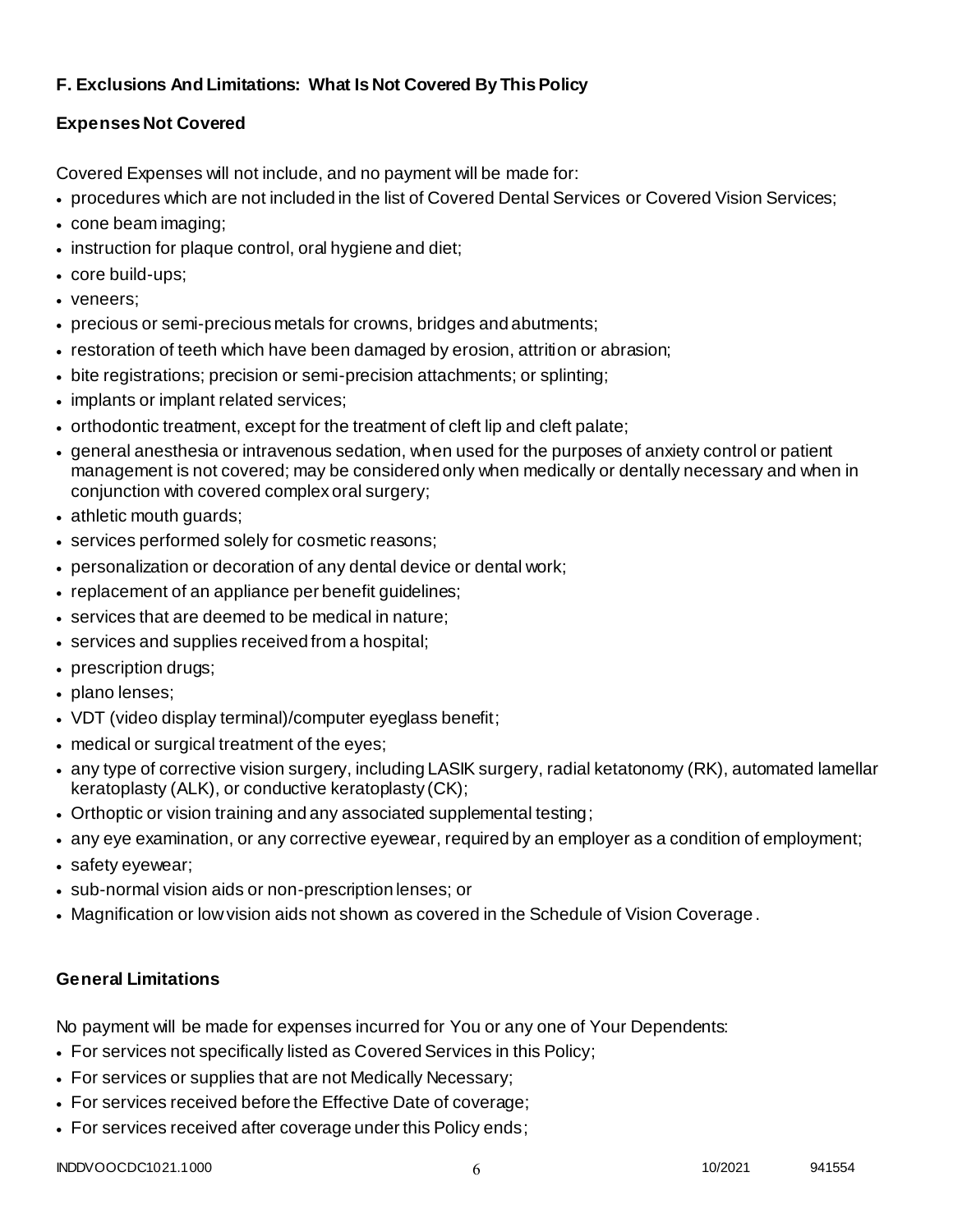- For services for which You have no legal obligation to pay or for which no charge would be made if You did not have insurance coverage;
- For Professional services or supplies received or purchased directly or on Your behalf by anyone, including a Provider, from any of the following:
	- **•** Yourself or Your employer;
	- **a** person who lives in the Covered Person's home, or that person's employer;
	- a person who is related to the Covered Person by blood, marriage or adoption, or that person's employer.
- for or in connection with an Injury arising out of, or in the course of, any employment for wage or profit;
- for or in connection with a Sickness which is covered under any workers' compensation or similar law;
- for charges made by a Hospital owned or operated by or which provides care or performs services for, the United States Government, if such charges are directly related to a condition which occurred while serving in the military or an associated auxiliary unit;
- services or supplies received due to an act of war, declared or undeclared while serving in the militar y or an associated auxiliary unit;
- to the extent that payment is unlawful where the person resides when the expenses are incurred;
- for charges which the person is not legally required to pay;
- for charges which would not have been made if the person had no insurance;
- to the extent that billed charges exceed the rate of reimbursement as described in the Schedule;
- for charges for unnecessary care, treatment or surgery;
- to the extent that You or any of Your Dependents is in any way paid or entitled to payment for those expenses by or through a public program, other than Medicaid;
- for or in connection with experimental procedures or treatment methods not approved by the American Dental Association or the appropriate dental specialty society;
- Procedures that are a covered expense under any other plan which provides dental or vision benefits;
- To the extent that benefits are paid or payable for those expenses under the mandatory part of any auto insurance policy written to comply with a "no-fault" insurance law or an uninsured motorist insurance law. Cigna will take into account any adjustment option chosen under such part by You or any one of Your Dependents.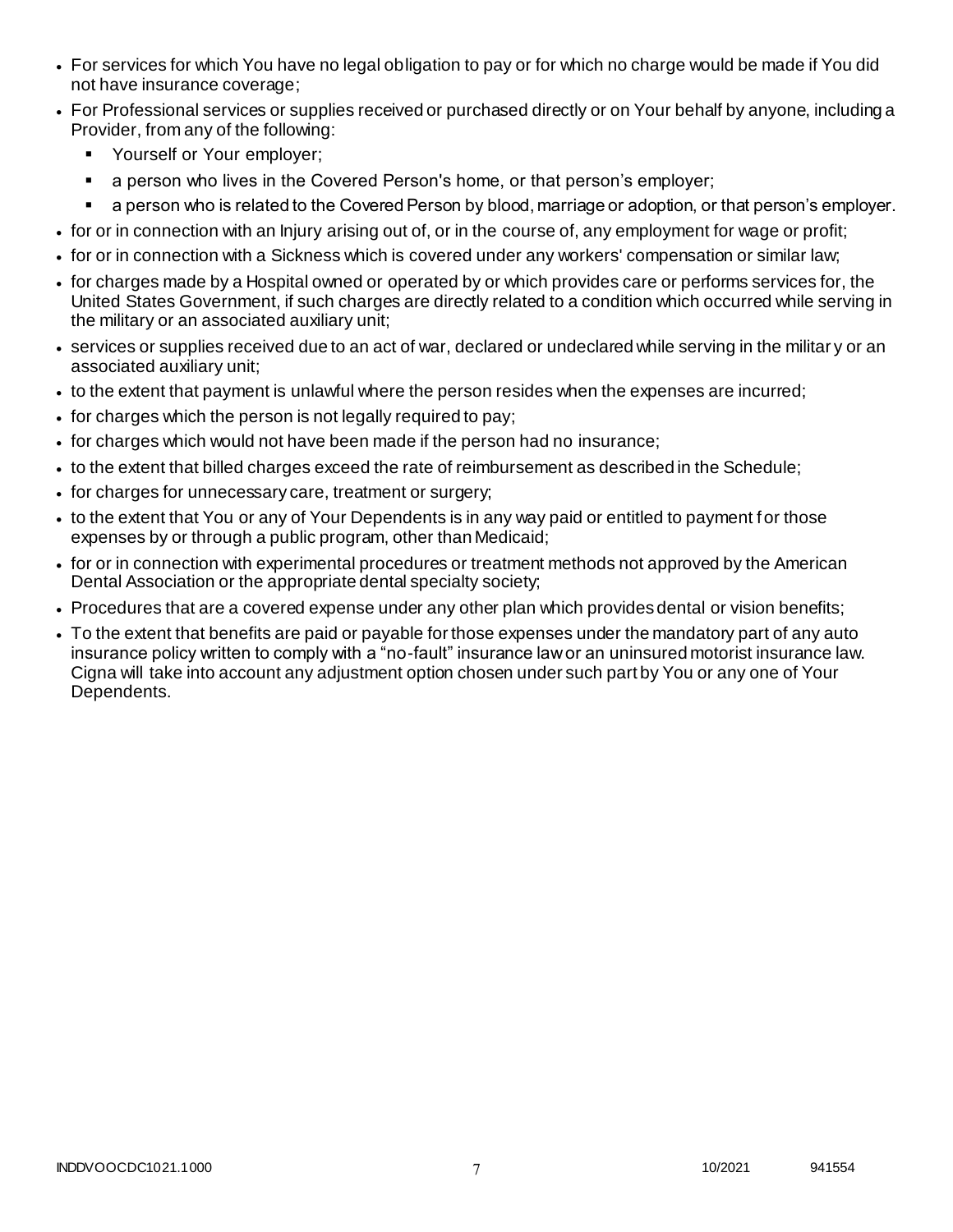## **G. Predetermination of Dental Benefits Program**

Predetermination of Benefits is a voluntary review of a Dentist's proposed treatment plan and expected charges. It is not preauthorization of service and is not required.

The treatment plan should include supporting pre-operative x-rays and other diagnostic materials as requested by Cigna's dental consultant. If there is a change in the treatment plan, a revised plan should be submitted.

Cigna will determine covered dental expenses for the proposed treatment plan. If there is no Predetermination of Benefits, Cigna will determine covered dental expenses when it receives a claim.

Review of proposed treatment is advised whenever extensive dental work is recommended when charges exceed **\$500**.

Predetermination of Benefits is not a guarantee of a set payment. Payment is based on the services that are actually delivered and the coverage in force at the time services are completed.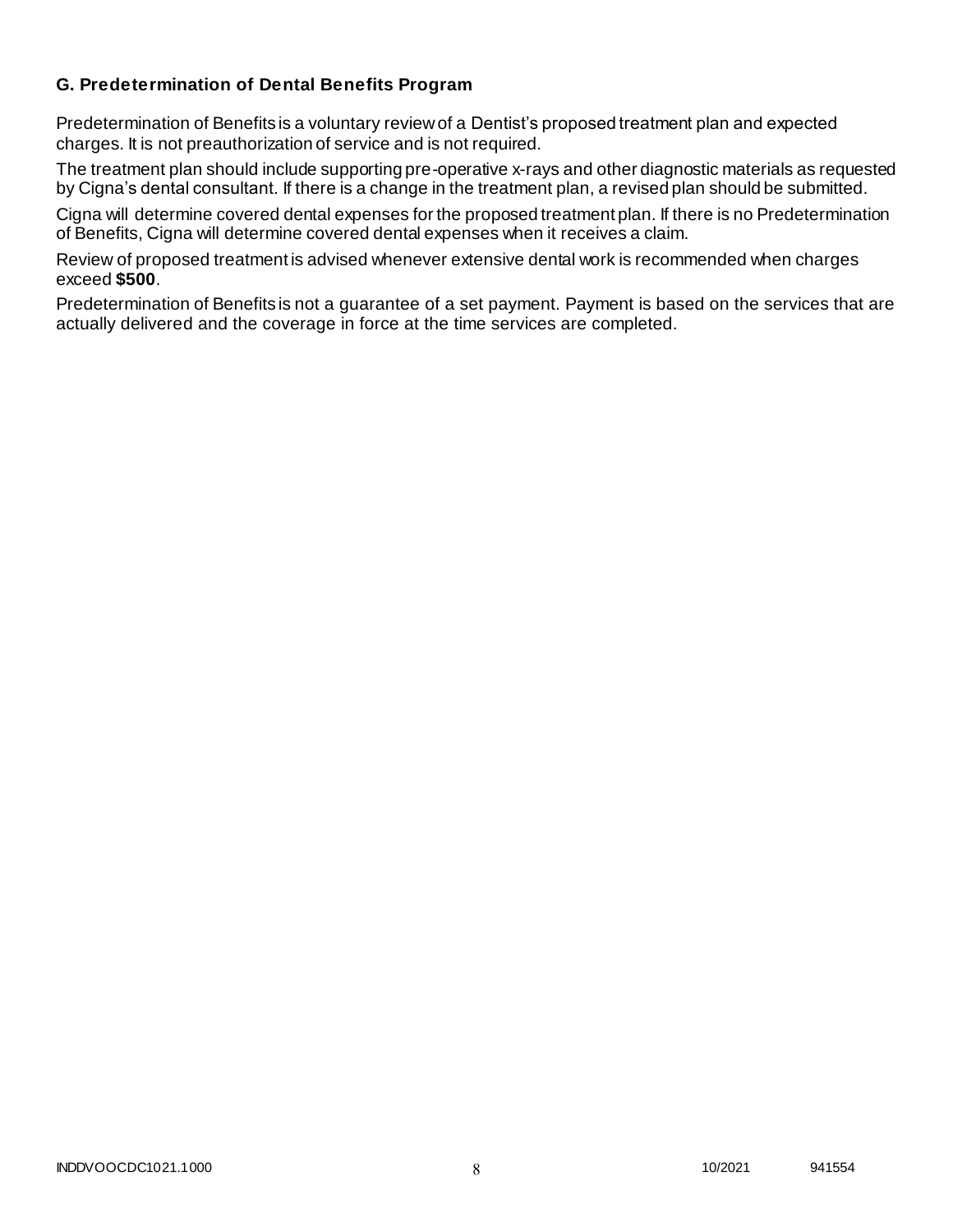### **H. General Provisions**

# **WHEN YOU HAVE A COMPLAINT OR AN APPEAL**

For the purposes of this section, any reference to "You," "Your" or "Yourself" also refers to a representative or Provider designated by You to act on Your behalf, unless otherwise noted.

We want You to be completely satisfied with the care You receive. That is why We have established a process for addressing Your concerns and solving Your problems.

### **Start with Member Services**

We are here to listen and help. If You have a concern regarding a person, a service, the quality of care, or contractual benefits, You can call Our toll-free number and explain Your concern to one of Our Customer Service representatives. You can also express that concern in writing. Please call or write to Us at the following:

Customer Services Toll-Free Number or address on mycigna.com, explanation of benefits or claim form

We will do Our best to resolve the matter on Your initial contact. If We need more time to review or investigate Your concern, We will get back to You as soon as possible, but in any case within 30 days. If You are not satisfied with the results of a coverage decision, You can start the appeals procedure.

### **Appeals Procedure**

Cigna has a two step appeals procedure for coverage decisions. To initiate an appeal, You must submit a request for an appeal in writing within 365 days of receipt of a denial notice. You should state the reason why You feel Your appeal should be approved and include any information supporting Your appeal. If You are unable or choose not to write, You may ask to register Your appeal by telephone. Call or write to Us at the toll-free number or address on Your Benefit Identification card, explanation of benefits or claim form.

### **Level One Appeal**

Your appeal will be reviewed and the decision made by someone not involved in the initial decision. Appeals involving Medical Necessity or clinical appropriateness will be considered by a health care professional.

For level one appeals, We will respond in writing with a decision within 30 calendar days after We receive an appeal for a postservice coverage determination. If more time or information is needed to make the determination, We will notify You in writing to request an extension of up to 15 calendar days and to specify any additional information needed to complete the review.

If You are not satisfied with Our level-one appeal decision, You may request a level-two appeal.

### **Level Two Appeal**

If You are dissatisfied with Our level one appeal decision, You may request a second review. To start a level two appeal, follow the same process required for a level one appeal.

Most requests for a second review will be conducted by the Appeals Committee, which consists of at least three people. Anyone involved in the prior decision may not vote on the Committee. For appeals involving Medical Necessity or clinical appropriateness, the Committee will consult with at least one Dentist reviewer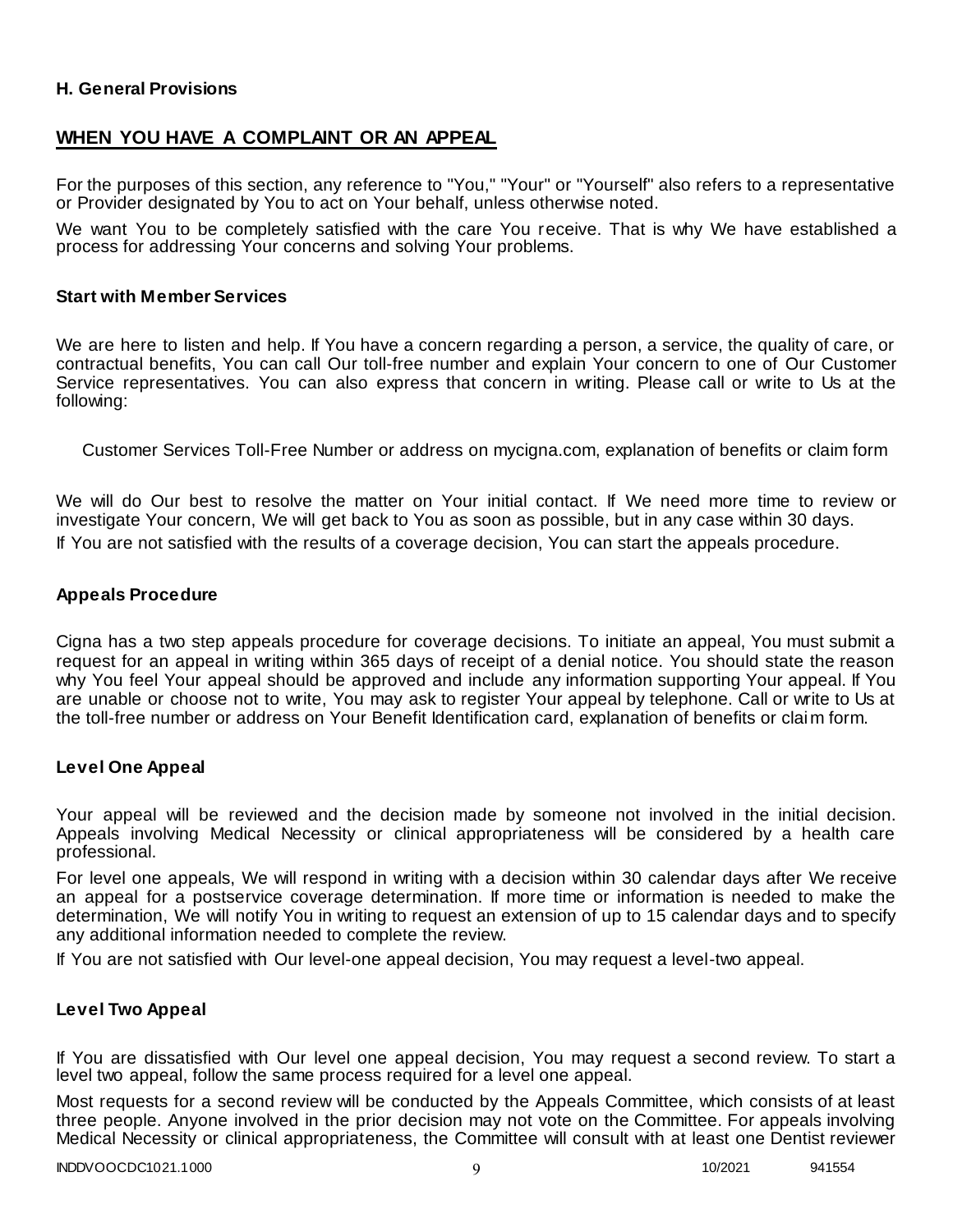in the same or similar specialty as the care under consideration, as determined by Cigna's Dentist reviewer. You may present Your situation to the Committee in person or by conference call.

For level two appeals We will acknowledge in writing that We have received Your request and schedule a Committee review. For postservice claims, the Committee review will be completed within 30 calendar days. If more time or information is needed to make the determination, We will notify You in writing to request an extension of up to 15 calendar days and to specify any additional information needed by the Committee to complete the review. You will be notified in writing of the Committee's decision within five working days after the Committee meeting, and within the Committee review time frames above if the Committee does not approve the requested coverage.

### **Notice of Benefit Determination on Appeal**

Every notice of an appeal decision will be provided in writing or electronically and, if an adverse determination, will include:

- (1) the specific reason or reasons for the denial decision;
- (2) reference to the specific Policy provisions on which the decision is based;
- (3) a statement that the claimant is entitled to receive, upon request and free of charge, reasonable access to and copies of all documents, records, and other Relevant Information as defined;
- (4) upon request and free of charge, a copy of any internal rule, guideline, protocol or other similar criterion that was relied upon in making the adverse determination regarding Your appeal, and an explanation of the scientific or clinical judgment for a determination that is based on a medical necessity, experimental treatment or other similar exclusion or limit.

### **Relevant Information**

Relevant Information is any document, record, or other information which was relied upon in making the benefit determination; was submitted, considered, or generated in the course of making the benefit determination, without regard to whether such document, record, or other information was relied upon in making the benefit determination; demonstrates compliance with the administrative processes and safeguards required by federal law in making the benefit determination; or constitutes a statement of policy or guidance with respect to the plan concerning the denied treatment option or benefit or the claimant's diagnosis, without regard to whether such advice or statement was relied upon in making the benefit determination.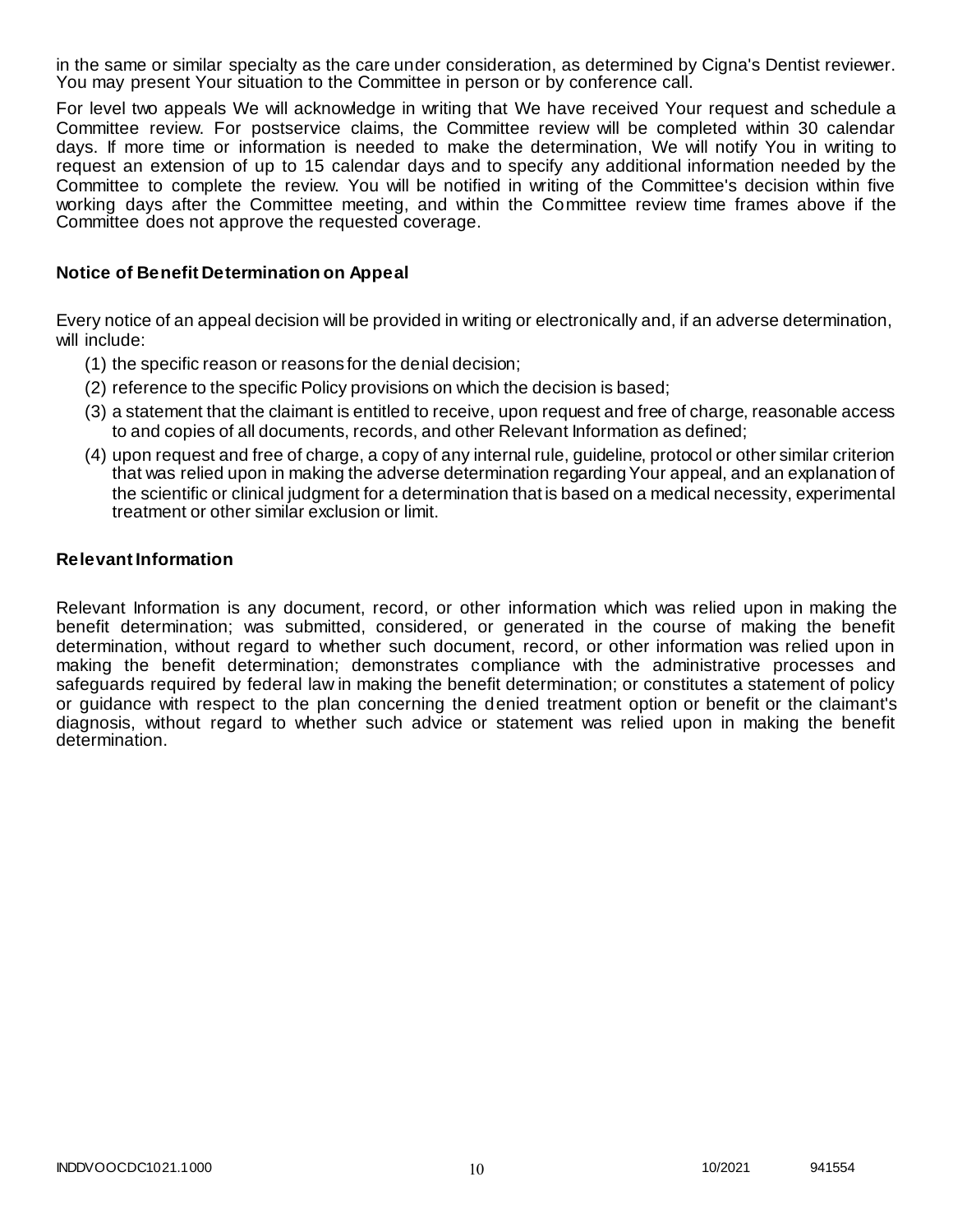# **I. Participating Dental Providers**

Cigna will provide a current list of Dentists currently participating with Cigna and their locations to each Covered Person upon request.

To verify if a Dentist is currently participating with Cigna and is accepting new Cigna Insureds, the Covered Person should visit Our website at mycigna.com.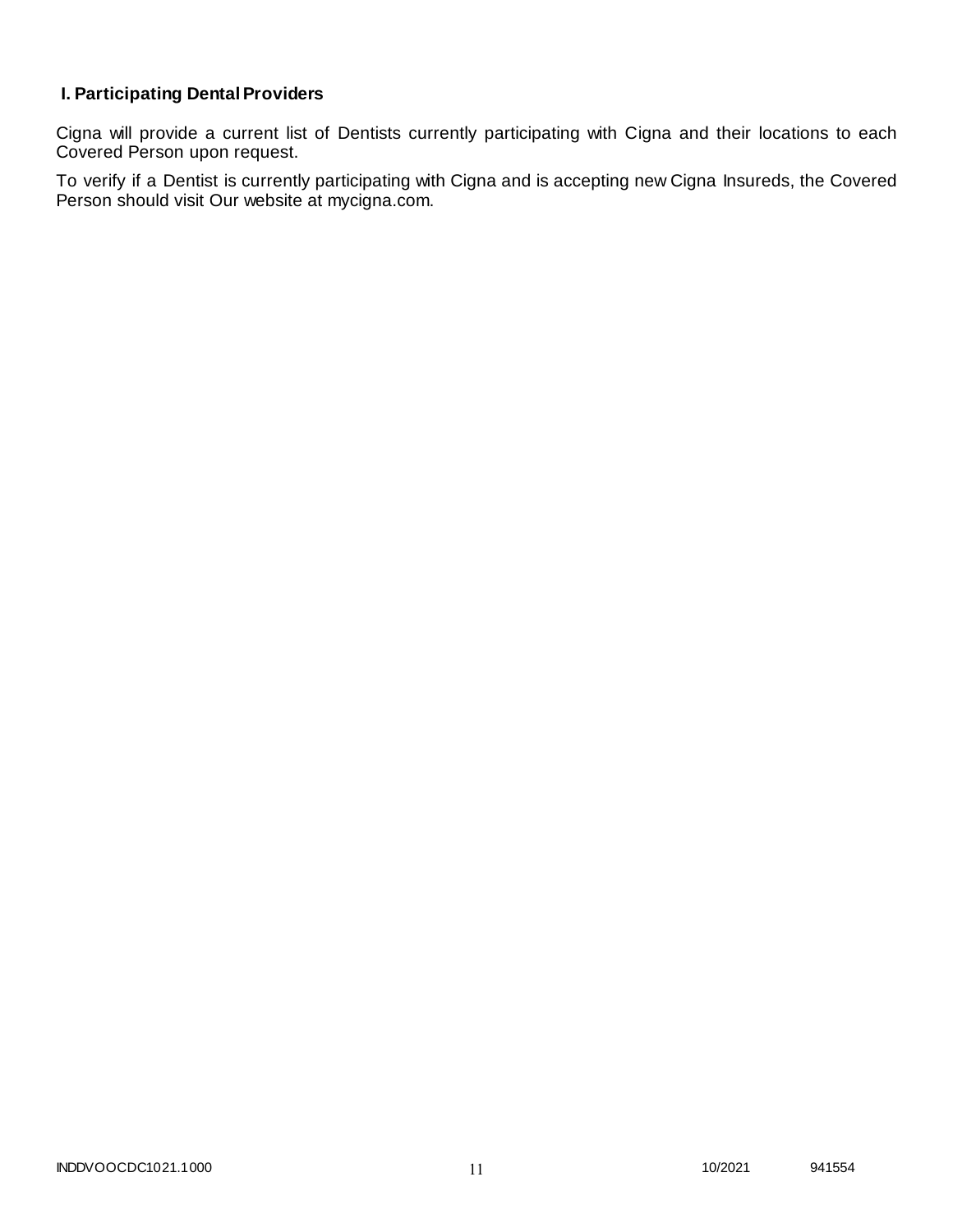### **J. Renewability, Eligibility, and Continuation**

1. The Policy will renew except for the specific events stated in the Policy. Cigna may change the premiums of the Policy with 60 days written notice to the Insured. However, Cigna will not refuse to renew or change the premium schedule for the Policy on an individual basis, but only for all Insureds in the same class and covered under the same Policy as You.

2. The individual plan is designed for residents of District of Columbia who are not enrolled under or covered by any other group or individual health coverage. You must notify Cigna of all changes that may affect any Covered Person's eligibility under the Policy.

3. You or Your Dependent(s) will become ineligible for coverage:

- When premiums are not paid according to the due dates and grace periods described in the premium section.
- With respect to Your Spouse, Domestic Partner, or partner to a Civil Union: when the Spouse is no longer married to the Insured or when the union is dissolved.
- With respect to You and Your Family Member(s): when You no longer meet the requirements listed in the Conditions of Eligibility section.
- The date the Policy terminates.
- When the Insured no longer lives in the Service Area.

4. If a Covered Person's eligibility under this Plan would terminate due to the Insured's death, divorce or if other Dependents would become ineligible due to age or no longer qualify as dependents for coverage under this Plan; except for the Insured's failure to pay premium, the Covered Person's insurance will be continued if the Covered Person exercising the continuation right notifies Cigna and pays the appropriate monthly premium within 60 days following the date this Policy would otherwise terminate.